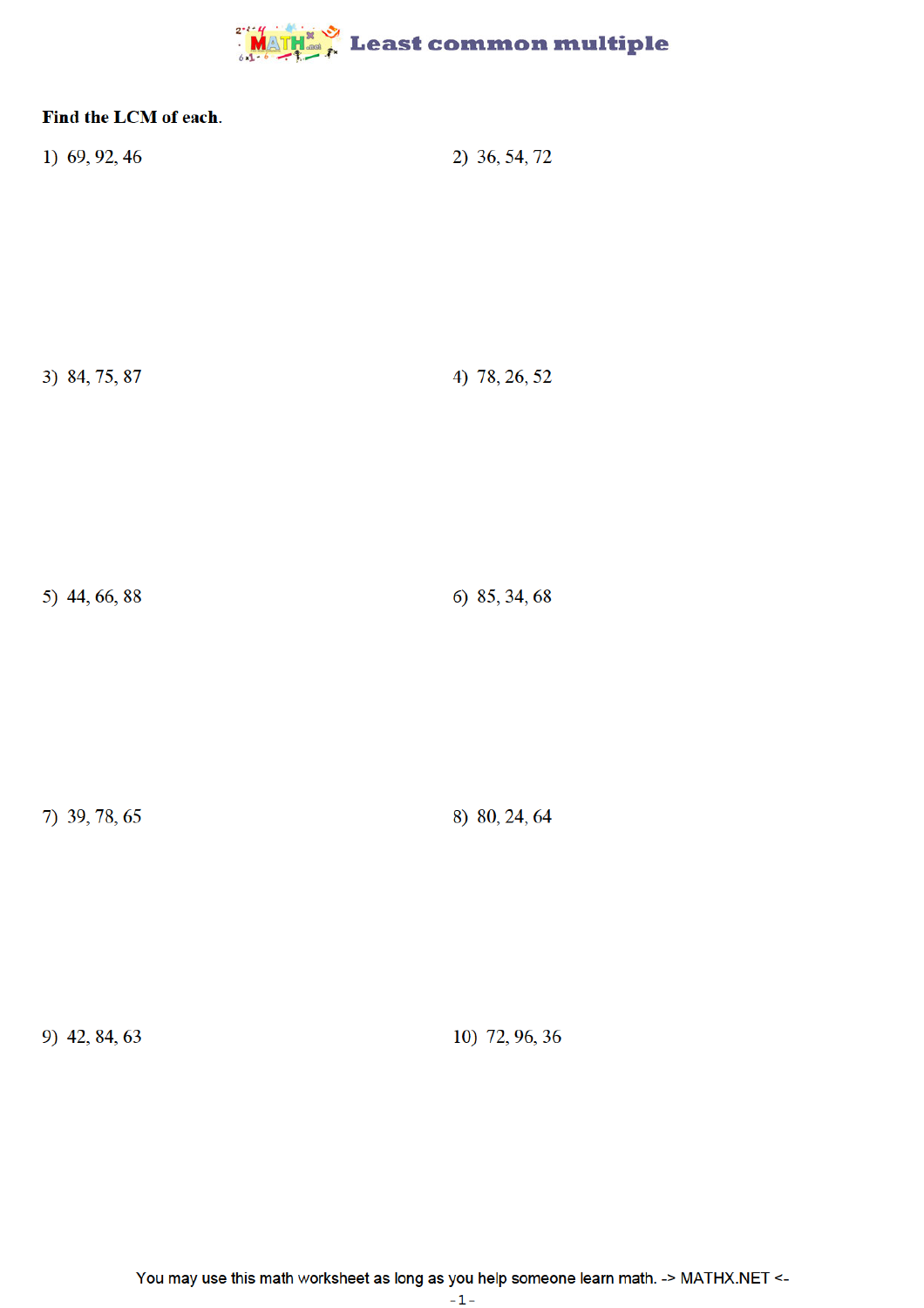13) 100, 60, 40 14) 36, 32, 45

15) 36, 42, 18 16) 100, 60, 80

17) 30, 60, 90 18) 80, 60, 20

19) 72, 96, 48 20) 76, 57, 38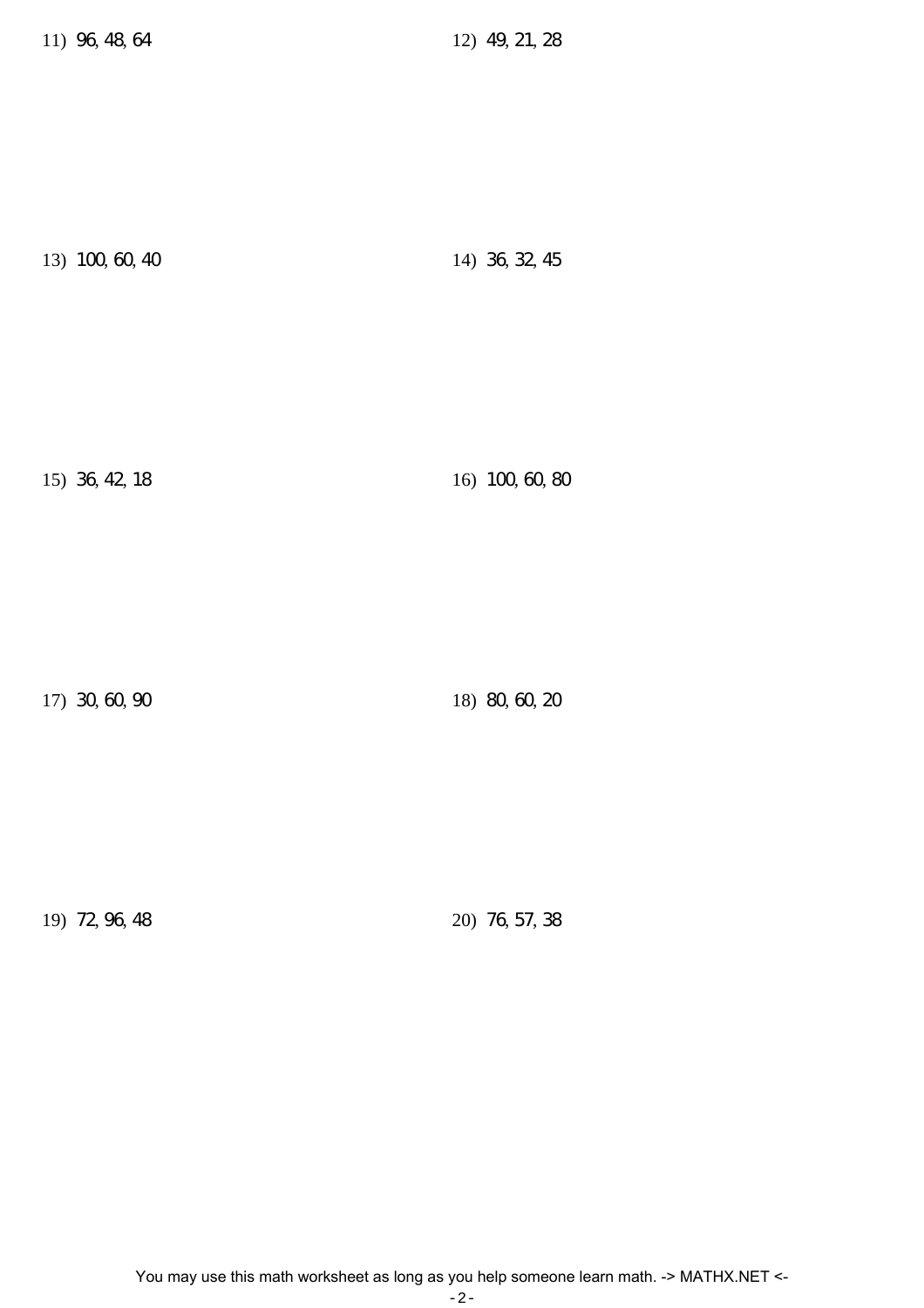21) 70, 84, 42 22) 90, 60, 70

| 23) 88, 20, 71 | 24) 27, 36, 63 |
|----------------|----------------|
|                |                |

25) 93, 73, 44 26) 34, 68, 51

27) 91, 65, 52 28) 40, 72, 56

29) 51, 68, 85 30) 60, 96, 36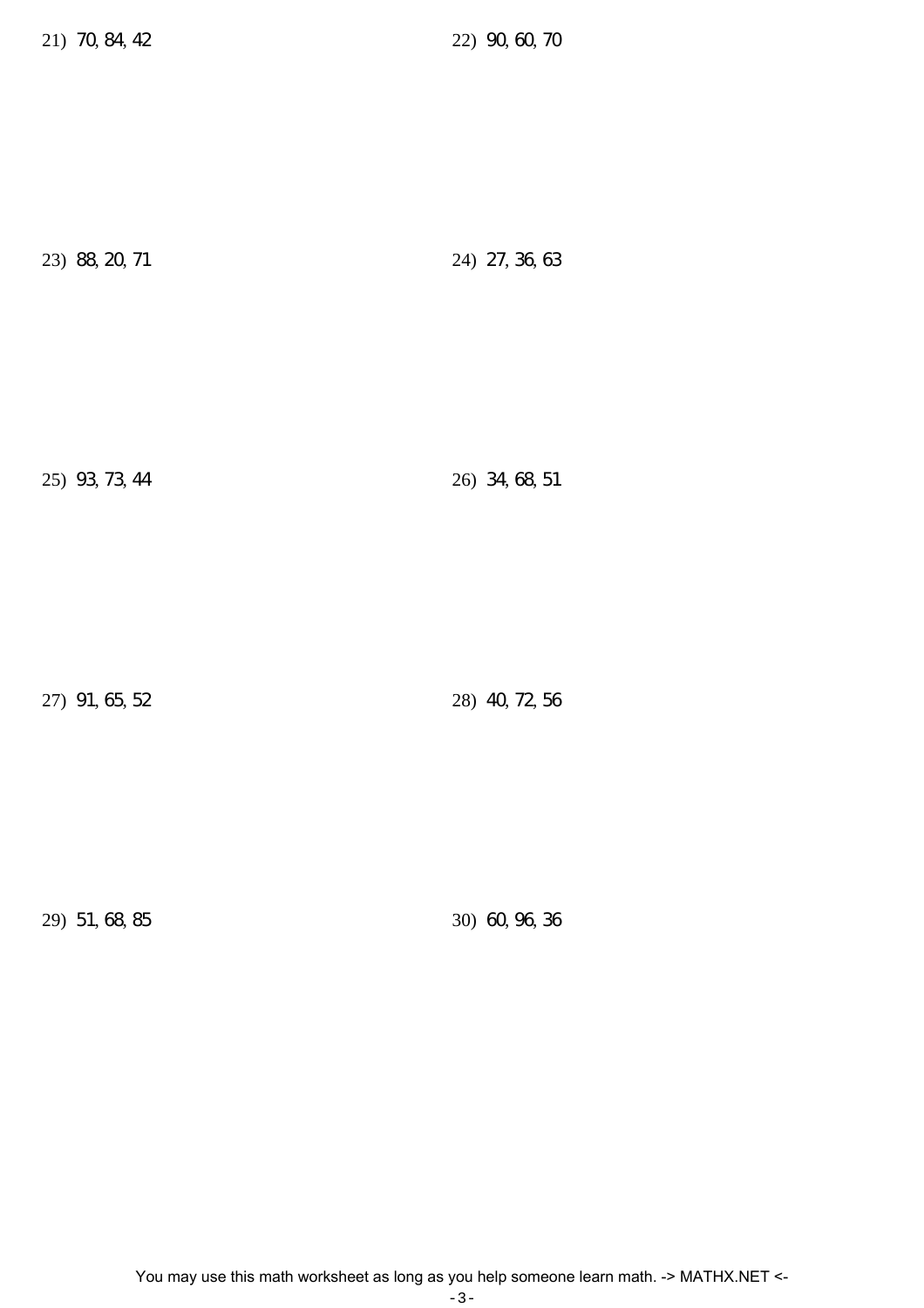| Find the LCM of each. |                |
|-----------------------|----------------|
| 1) 69, 92, 46         | 2) 36, 54, 72  |
| 276                   | 216            |
|                       |                |
|                       |                |
|                       |                |
| 3) 84, 75, 87         | 4) 78, 26, 52  |
| 60900                 | 156            |
|                       |                |
|                       |                |
|                       |                |
|                       |                |
| 5) 44, 66, 88         | 6) 85, 34, 68  |
| 264                   | 340            |
|                       |                |
|                       |                |
|                       |                |
| 7) 39, 78, 65         | 8) 80, 24, 64  |
| 390                   | 960            |
|                       |                |
|                       |                |
|                       |                |
| 9) 42, 84, 63         | 10) 72, 96, 36 |
| 252                   | 288            |
|                       |                |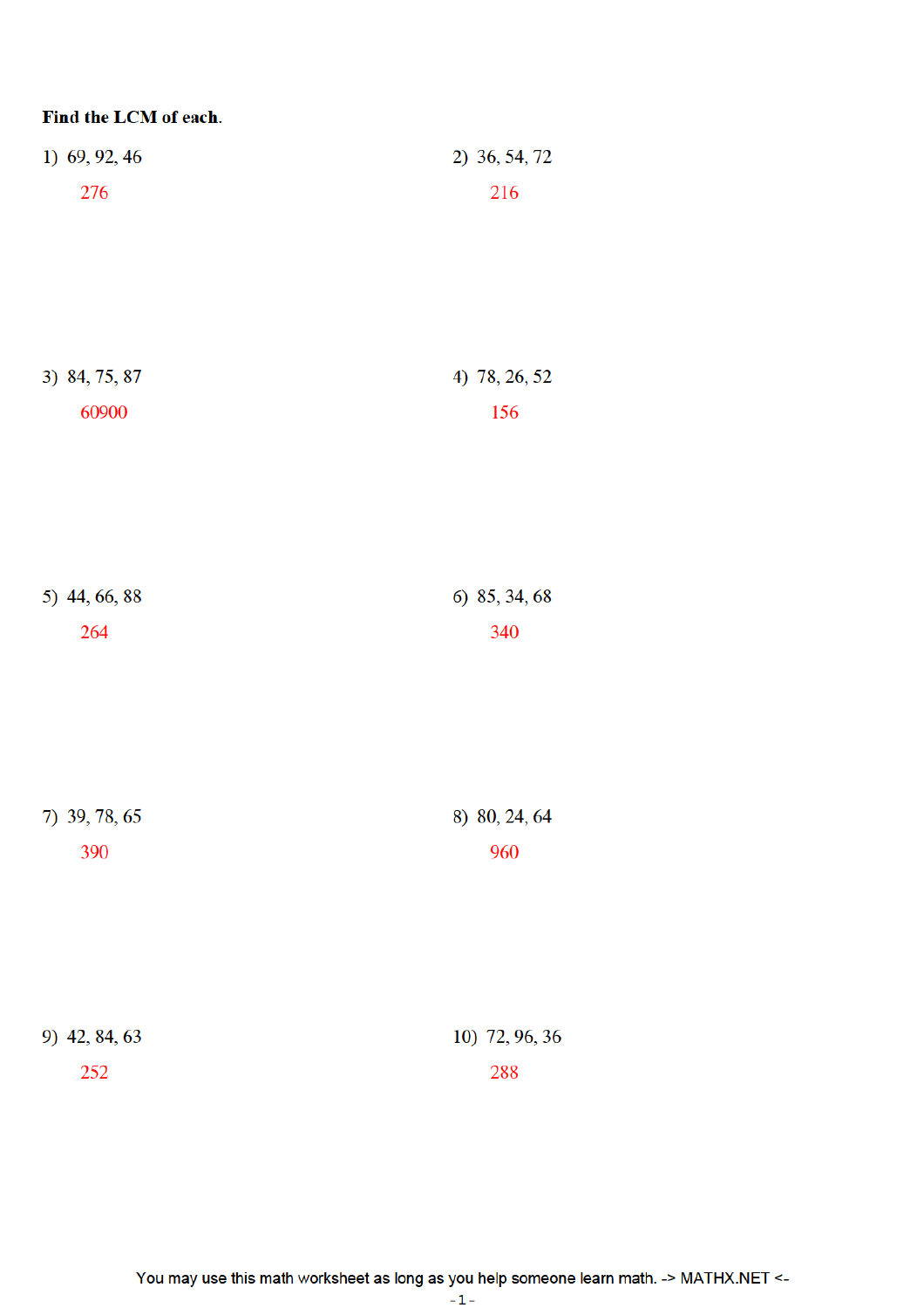| 11) 96, 48, 64         | 12) 49, 21, 28         |
|------------------------|------------------------|
| 192                    | 588                    |
|                        |                        |
|                        |                        |
|                        |                        |
|                        |                        |
| 13) 100, 60, 40<br>600 | 14) 36, 32, 45<br>1440 |
|                        |                        |
|                        |                        |
|                        |                        |
|                        |                        |
| 15) 36, 42, 18         | 16) 100, 60, 80        |
| 252                    | 1200                   |
|                        |                        |
|                        |                        |
|                        |                        |
|                        |                        |
| 17) 30, 60, 90         | 18) 80, 60, 20         |
| 180                    | 240                    |
|                        |                        |
|                        |                        |
|                        |                        |
| 19) 72, 96, 48         | 20) 76, 57, 38         |
| 288                    | 228                    |
|                        |                        |